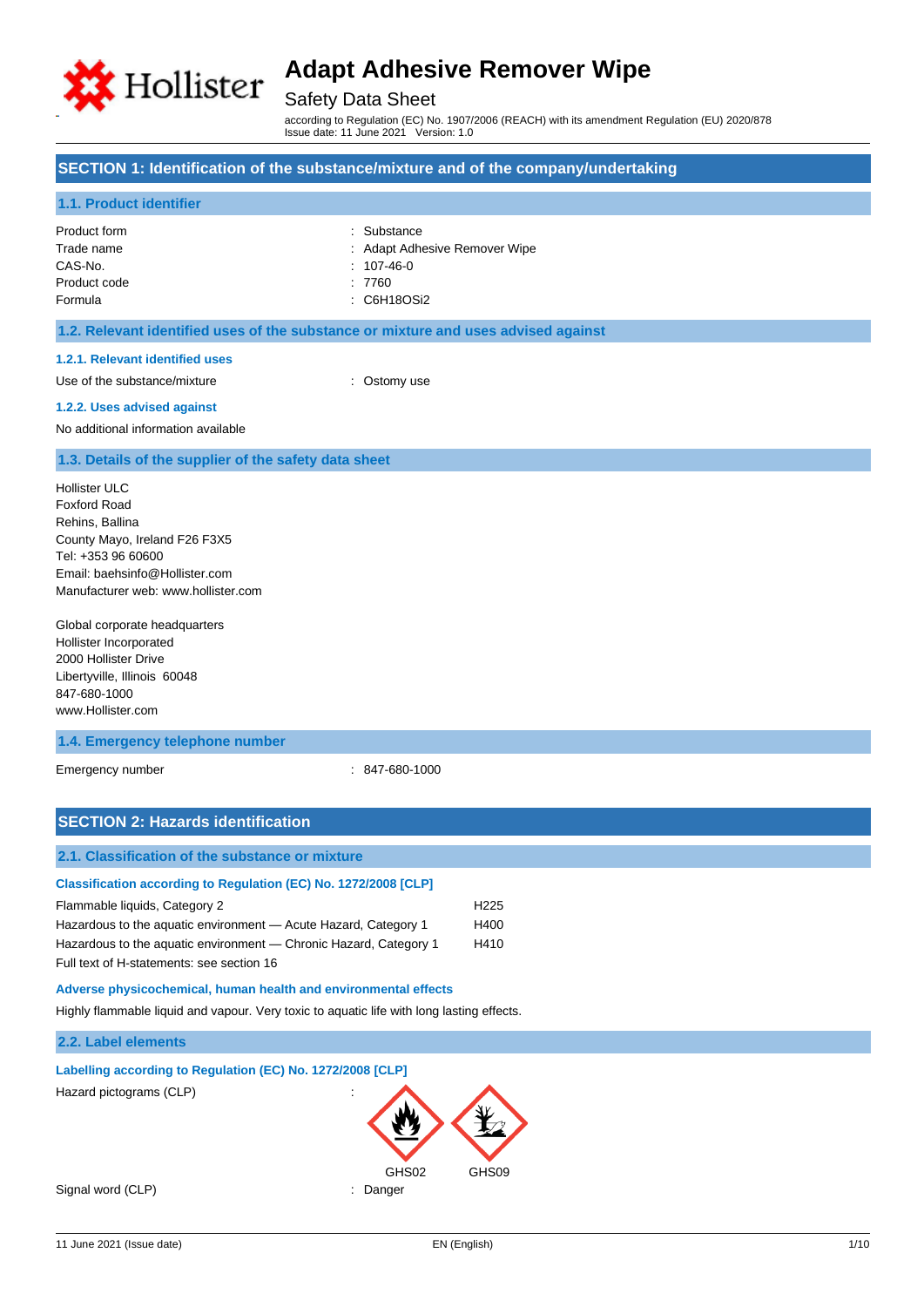# Safety Data Sheet

according to Regulation (EC) No. 1907/2006 (REACH) with its amendment Regulation (EU) 2020/878

| Hazard statements (CLP)        | H225 - Highly flammable liquid and vapour.                                                  |
|--------------------------------|---------------------------------------------------------------------------------------------|
|                                | H410 - Very toxic to aquatic life with long lasting effects.                                |
| Precautionary statements (CLP) | : P210 - Keep away from heat, hot surfaces, sparks, open flames and other ignition sources. |
|                                | No smoking.                                                                                 |
|                                | P235 - Keep cool.                                                                           |
|                                | P273 - Avoid release to the environment.                                                    |
|                                | P370+P378 - In case of fire: Use media other than water to extinguish.                      |
|                                | P391 - Collect spillage.                                                                    |
|                                | P403+P235 - Store in a well-ventilated place. Keep cool.                                    |
|                                |                                                                                             |

## **2.3. Other hazards**

No additional information available

| <b>SECTION 3: Composition/information on ingredients</b> |                                        |               |
|----------------------------------------------------------|----------------------------------------|---------------|
| 3.1. Substances                                          |                                        |               |
| Name<br>CAS-No.                                          | : Hexamethyldisiloxane<br>$: 107-46-0$ |               |
| <b>Name</b>                                              | <b>Product identifier</b>              | $\frac{1}{2}$ |
| Hexamethyldisiloxane                                     | CAS-No.: 107-46-0<br>EC-No.: 203-492-7 | 100           |
| $\sim$ $\sim$ $\sim$ $\sim$                              |                                        |               |

# **3.2. Mixtures**

Not applicable

| <b>SECTION 4: First aid measures</b>                                                        |                                                                                                                                                                                                                                                     |  |  |
|---------------------------------------------------------------------------------------------|-----------------------------------------------------------------------------------------------------------------------------------------------------------------------------------------------------------------------------------------------------|--|--|
| 4.1. Description of first aid measures                                                      |                                                                                                                                                                                                                                                     |  |  |
| First-aid measures after inhalation                                                         | : If experiencing respiratory symptoms: Remove person to fresh air and keep comfortable for<br>breathing.                                                                                                                                           |  |  |
| First-aid measures after skin contact                                                       | : Not expected to present a significant hazard under anticipated conditions of normal use. If<br>skin irritation or rash occurs: Remove affected clothing and wash all exposed skin area with<br>mild soap and water, followed by warm water rinse. |  |  |
| First-aid measures after eye contact                                                        | Rinse immediately with plenty of water. Obtain medical attention if pain, blinking or redness<br>persists. Rinse eyes with water as a precaution.                                                                                                   |  |  |
| First-aid measures after ingestion                                                          | : Rinse mouth. Do NOT induce vomiting. Call a poison center or a doctor if you feel unwell.                                                                                                                                                         |  |  |
| 4.2. Most important symptoms and effects, both acute and delayed                            |                                                                                                                                                                                                                                                     |  |  |
| Symptoms/effects<br>Symptoms/effects after inhalation<br>Symptoms/effects after eye contact | : Not expected to present a significant hazard under anticipated conditions of normal use.<br>: Overexposure to vapours may result in cough.<br>: May cause slight temporary irritation.                                                            |  |  |
| 4.3. Indication of any immediate medical attention and special treatment needed             |                                                                                                                                                                                                                                                     |  |  |

Treat symptomatically.

| <b>SECTION 5: Firefighting measures</b>                        |                                                                                              |
|----------------------------------------------------------------|----------------------------------------------------------------------------------------------|
| 5.1. Extinguishing media                                       |                                                                                              |
| Suitable extinguishing media<br>Unsuitable extinguishing media | : Sand. Water spray. Dry powder. Foam. Carbon dioxide.<br>: Do not use a heavy water stream. |
| 5.2. Special hazards arising from the substance or mixture     |                                                                                              |
| Fire hazard                                                    | Highly flammable liquid and vapour. On combustion, forms: carbon oxides (CO and CO2).        |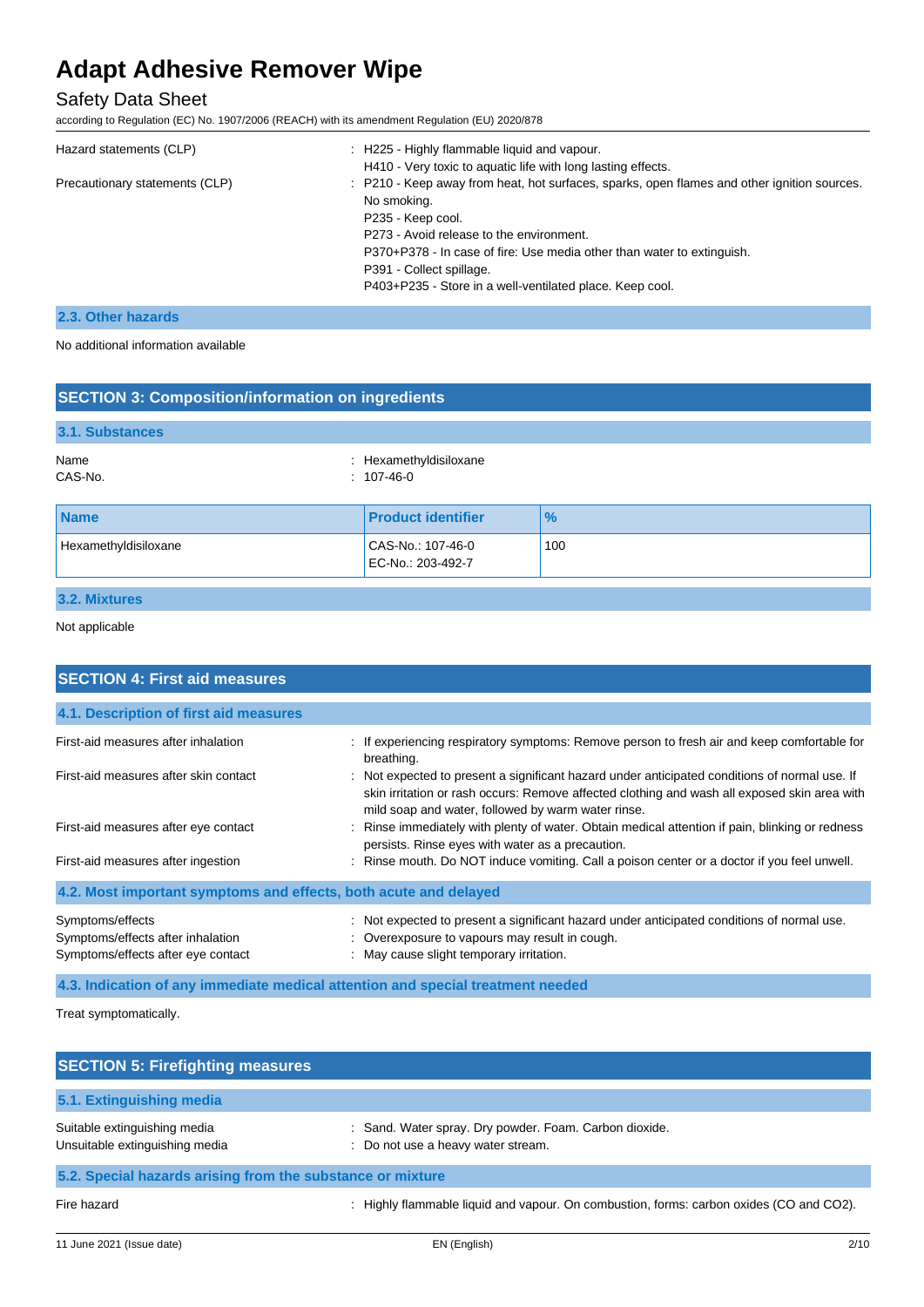# Safety Data Sheet

according to Regulation (EC) No. 1907/2006 (REACH) with its amendment Regulation (EU) 2020/878

| Explosion hazard<br>Hazardous decomposition products in case of fire | : No direct explosion hazard.<br>: Toxic fumes may be released.                                                   |
|----------------------------------------------------------------------|-------------------------------------------------------------------------------------------------------------------|
| 5.3. Advice for firefighters                                         |                                                                                                                   |
| Firefighting instructions                                            | : Exercise caution when fighting any chemical fire. Prevent fire fighting water from entering<br>the environment. |
| Protective equipment for firefighters                                | : Do not enter fire area without proper protective equipment, including respiratory protection.                   |

| <b>SECTION 6: Accidental release measures</b> |                                                                                                            |  |  |
|-----------------------------------------------|------------------------------------------------------------------------------------------------------------|--|--|
|                                               | 6.1. Personal precautions, protective equipment and emergency procedures                                   |  |  |
| General measures                              | : Keep away from heat, hot surfaces, sparks, open flames and other ignition sources. No<br>smoking.        |  |  |
| 6.1.1. For non-emergency personnel            |                                                                                                            |  |  |
| Protective equipment<br>Emergency procedures  | : No special protection required.<br>: Ventilate spillage area. No open flames, no sparks, and no smoking. |  |  |
| 6.1.2. For emergency responders               |                                                                                                            |  |  |
| Protective equipment<br>Emergency procedures  | : No special protection required.<br>: Ventilate spillage area. No open flames, no sparks, and no smoking. |  |  |
| <b>6.2. Environmental precautions</b>         |                                                                                                            |  |  |

Avoid release to the environment. Notify authorities if liquid enters sewers or public waters.

| 6.3. Methods and material for containment and cleaning up       |                                                                                                                                                                                             |
|-----------------------------------------------------------------|---------------------------------------------------------------------------------------------------------------------------------------------------------------------------------------------|
| For containment<br>Methods for cleaning up<br>Other information | : Collect spillage.<br>: Ventilate area. Wipe up remaining liquid with absorbent material (for example cloth).<br>: Dispose in a safe manner in accordance with local/national regulations. |
| A 4 Billian compared with an american                           |                                                                                                                                                                                             |

**6.4. Reference to other sections**

For further information refer to section 8: "Exposure controls/personal protection". For disposal of residues refer to section 13 : "Disposal considerations".

| <b>SECTION 7: Handling and storage</b>                                                                                                                                                                                                                                                                                                                                                                                                                         |                                                                                                                                                                                             |
|----------------------------------------------------------------------------------------------------------------------------------------------------------------------------------------------------------------------------------------------------------------------------------------------------------------------------------------------------------------------------------------------------------------------------------------------------------------|---------------------------------------------------------------------------------------------------------------------------------------------------------------------------------------------|
| 7.1. Precautions for safe handling                                                                                                                                                                                                                                                                                                                                                                                                                             |                                                                                                                                                                                             |
| : Provide good ventilation in process area to prevent formation of vapour. Keep away from<br>Precautions for safe handling<br>heat, hot surfaces, sparks, open flames and other ignition sources. No smoking.<br>: Do not smoke while handling product. Use good personal hygiene practices. Wash hands<br>Hygiene measures<br>thoroughly after handling. Do not eat, drink or smoke when using this product. Always wash<br>hands after handling the product. |                                                                                                                                                                                             |
| 7.2. Conditions for safe storage, including any incompatibilities                                                                                                                                                                                                                                                                                                                                                                                              |                                                                                                                                                                                             |
| Storage conditions<br>Incompatible materials                                                                                                                                                                                                                                                                                                                                                                                                                   | : Do not overheat the product. Keep out of direct sunlight. Store in a well-ventilated place.<br>Keep cool. Keep container tightly closed.<br>: Oxidizing materials. Strong acids. alkalis. |
| 7.3. Specific end use(s)                                                                                                                                                                                                                                                                                                                                                                                                                                       |                                                                                                                                                                                             |
| See Heading 1.                                                                                                                                                                                                                                                                                                                                                                                                                                                 |                                                                                                                                                                                             |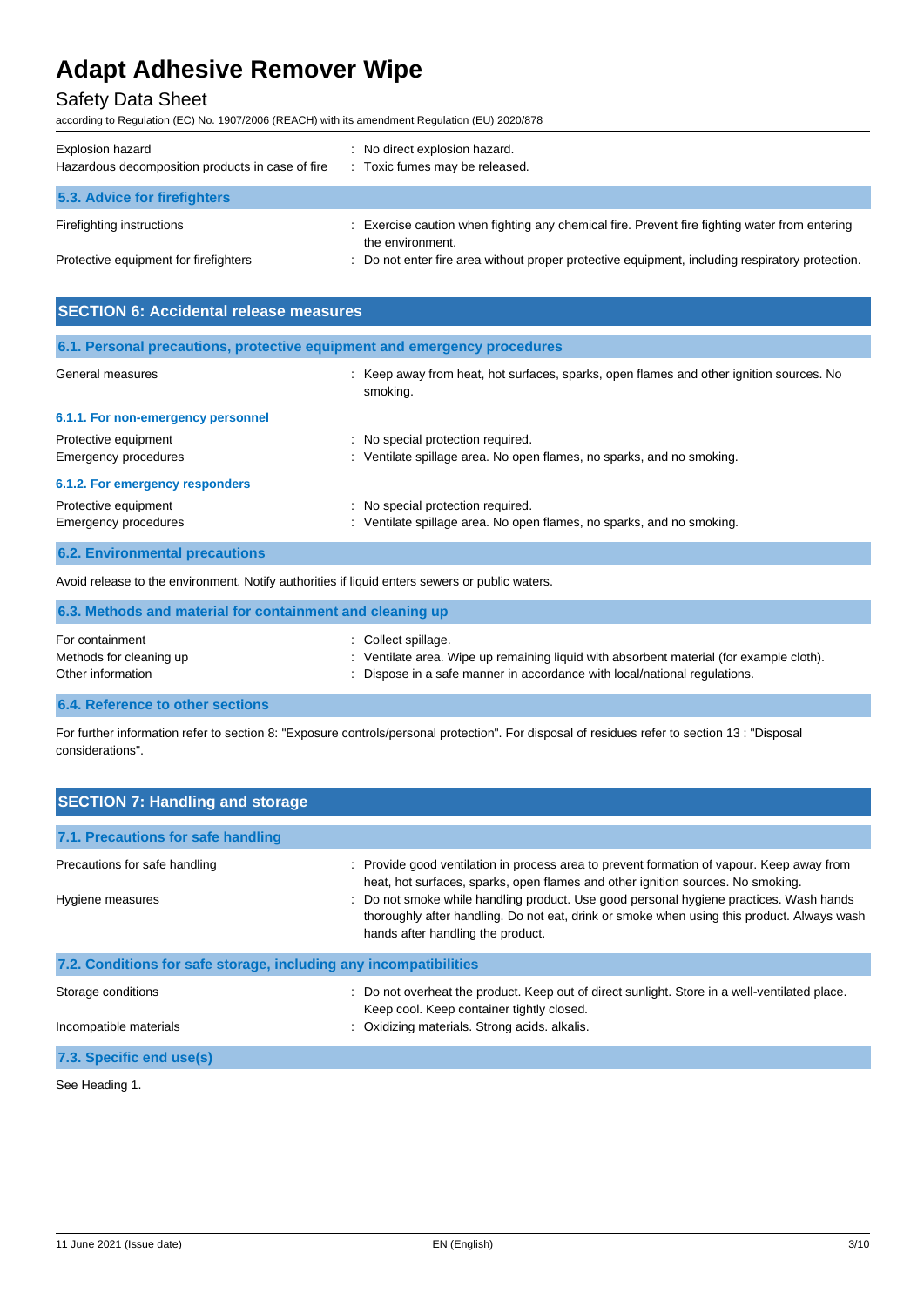## Safety Data Sheet

according to Regulation (EC) No. 1907/2006 (REACH) with its amendment Regulation (EU) 2020/878

### **SECTION 8: Exposure controls/personal protection**

#### **8.1. Control parameters**

#### **8.1.1. National occupational exposure and biological limit values**

No additional information available

**8.1.2. Recommended monitoring procedures**

No additional information available

#### **8.1.3. Air contaminants formed**

No additional information available

#### **8.1.4. DNEL and PNEC**

No additional information available

#### **8.1.5. Control banding**

No additional information available

**8.2. Exposure controls**

#### **8.2.1. Appropriate engineering controls**

### **Appropriate engineering controls:**

Not required for normal conditions of use. Normal use of this product shall imply use in accordance with the instructions on the packaging. Ensure adequate ventilation.

#### **8.2.2. Personal protection equipment**

**Personal protective equipment:**

Not required for normal conditions of use.

#### **8.2.2.1. Eye and face protection**

#### **Eye protection:**

Not required for normal conditions of use. If there is a risk of eye contact: Use suitable eye protection. EN 166

#### **8.2.2.2. Skin protection**

#### **Hand protection:**

Not required for normal conditions of use. In case of repeated or prolonged exposure: Wear suitable gloves resistant to chemical penetration. EN 374

#### **8.2.2.3. Respiratory protection**

#### **Respiratory protection:**

Not required for normal conditions of use. In case of insufficient ventilation, wear suitable respiratory equipment. Wear appropriate breathing apparatus if air renewal not sufficient to maintain dust/vapour under TLV

#### **8.2.2.4. Thermal hazards**

No additional information available

#### **8.2.3. Environmental exposure controls**

#### **Environmental exposure controls:**

Avoid release to the environment.

**Other information:**

Do not smoke while handling product.

# **SECTION 9: Physical and chemical properties 9.1. Information on basic physical and chemical properties** Physical state : Liquid Colour : Colourless.

| Appearance | : Impregnated liquid in wipes. |
|------------|--------------------------------|
| Odour      | : Odourless.                   |

Odour threshold **in the set of the set of the set of the set of the set of the set of the set of the set of the set of the set of the set of the set of the set of the set of the set of the set of the set of the set of the**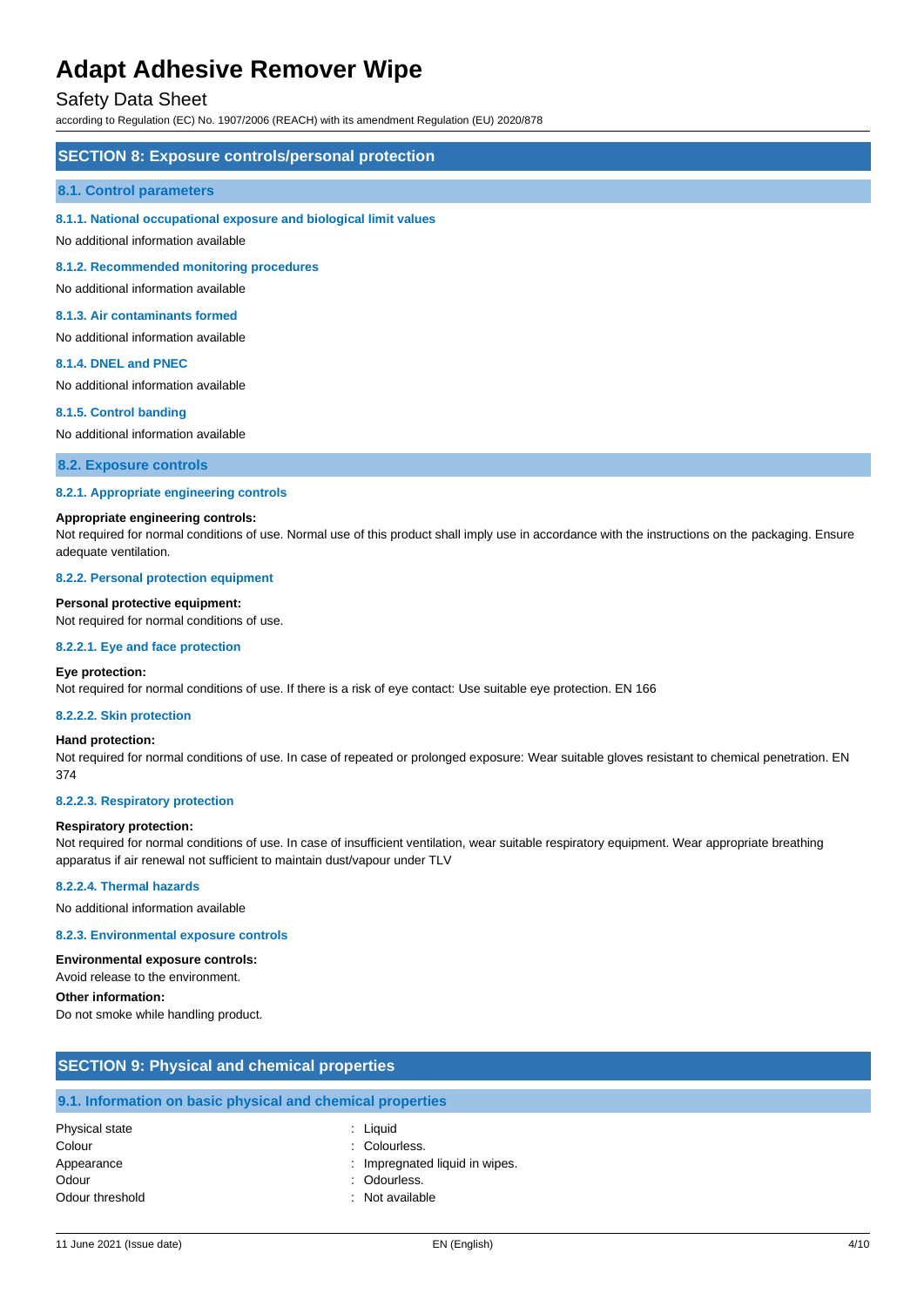## Safety Data Sheet

according to Regulation (EC) No. 1907/2006 (REACH) with its amendment Regulation (EU) 2020/878

| Melting point                                   |    | Not available           |
|-------------------------------------------------|----|-------------------------|
| Freezing point                                  |    | Not available           |
| Boiling point                                   |    | : 100 °C (212 °F)       |
| Flammability                                    |    | : Not applicable        |
| <b>Explosive limits</b>                         |    | : Not available         |
| Lower explosive limit (LEL)                     |    | $: 1$ vol %             |
| Upper explosive limit (UEL)                     |    | $: 38$ vol %            |
| Flash point                                     |    | $-1$ °C (30.2 °F)       |
| Auto-ignition temperature                       |    | : Not available         |
| Decomposition temperature                       |    | : Not available         |
| рH                                              |    | : Not available         |
| Viscosity, kinematic                            |    | : Not available         |
| Solubility                                      |    | : Insoluble.            |
| Partition coefficient n-octanol/water (Log Kow) |    | : Not available         |
| Partition coefficient n-octanol/water (Log Pow) | ÷. | >4                      |
| Vapour pressure                                 |    | 35 mm Hg (25 °C; 77 °F) |
| Vapour pressure at 50 °C                        |    | Not available           |
| Density                                         |    | : $0.76$ (25 °C; 77°F)  |
| Relative density                                |    | Not available           |
| Relative vapour density at 20 °C                |    | : 5.6                   |
| Particle size                                   |    | : Not applicable        |
| Particle size distribution                      |    | Not applicable          |
| Particle shape                                  |    | : Not applicable        |
| Particle aspect ratio                           |    | : Not applicable        |
| Particle aggregation state                      |    | : Not applicable        |
| Particle agglomeration state                    |    | Not applicable          |
| Particle specific surface area                  |    | Not applicable          |
| Particle dustiness                              |    | Not applicable          |

## **9.2. Other information**

### **9.2.1. Information with regard to physical hazard classes**

No additional information available

### **9.2.2. Other safety characteristics**

| Relative evaporation rate (butylacetate=1) | $\therefore$ > 1   |
|--------------------------------------------|--------------------|
| VOC content                                | $\therefore$ 100 % |

## **SECTION 10: Stability and reactivity**

### **10.1. Reactivity**

Highly flammable liquid and vapour.

**10.2. Chemical stability**

Stable in use and storage conditions as recommended in item 7.

**10.3. Possibility of hazardous reactions**

No dangerous reactions known under normal conditions of use.

**10.4. Conditions to avoid**

Keep away from heat, hot surfaces, sparks, open flames and other ignition sources. No smoking.

**10.5. Incompatible materials**

Oxidizing materials. Strong acids. alkalis.

**10.6. Hazardous decomposition products**

Under normal conditions of storage and use, hazardous decomposition products should not be produced. Thermal decomposition can lead to the release of irritating gases and vapours.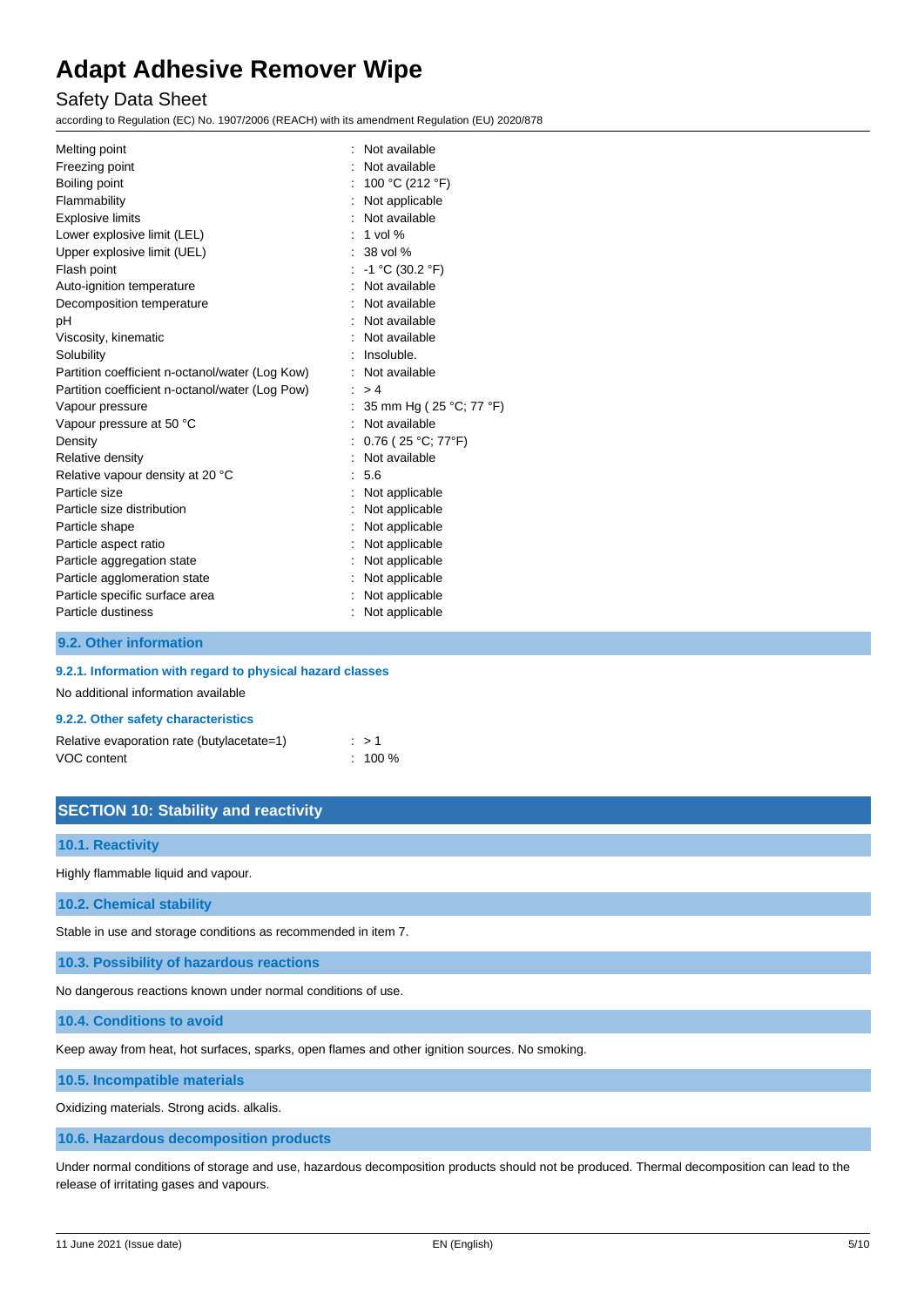# Safety Data Sheet

according to Regulation (EC) No. 1907/2006 (REACH) with its amendment Regulation (EU) 2020/878

| <b>SECTION 11: Toxicological information</b>                                                                                                                                                                                                 |                                                                                                                                                                                                                                                                                                                                                                                                                                                                                                                                                                                                                                                                                                                                                                                           |
|----------------------------------------------------------------------------------------------------------------------------------------------------------------------------------------------------------------------------------------------|-------------------------------------------------------------------------------------------------------------------------------------------------------------------------------------------------------------------------------------------------------------------------------------------------------------------------------------------------------------------------------------------------------------------------------------------------------------------------------------------------------------------------------------------------------------------------------------------------------------------------------------------------------------------------------------------------------------------------------------------------------------------------------------------|
| 11.1. Information on hazard classes as defined in Regulation (EC) No 1272/2008                                                                                                                                                               |                                                                                                                                                                                                                                                                                                                                                                                                                                                                                                                                                                                                                                                                                                                                                                                           |
| Acute toxicity (oral)<br>Acute toxicity (dermal)<br>Acute toxicity (inhalation)                                                                                                                                                              | : Not classified (Based on available data, the classification criteria are not met)<br>Not classified (Based on available data, the classification criteria are not met)<br>Not classified (Based on available data, the classification criteria are not met)                                                                                                                                                                                                                                                                                                                                                                                                                                                                                                                             |
| Hexamethyldisiloxane (107-46-0)                                                                                                                                                                                                              |                                                                                                                                                                                                                                                                                                                                                                                                                                                                                                                                                                                                                                                                                                                                                                                           |
| LD50 dermal rat                                                                                                                                                                                                                              | > 2000 mg/kg (OECD 402)                                                                                                                                                                                                                                                                                                                                                                                                                                                                                                                                                                                                                                                                                                                                                                   |
| Skin corrosion/irritation<br>Serious eye damage/irritation<br>Respiratory or skin sensitisation<br>Germ cell mutagenicity<br>Carcinogenicity<br>Reproductive toxicity<br>STOT-single exposure<br>STOT-repeated exposure<br>Aspiration hazard | Not classified (Based on available data, the classification criteria are not met)<br>Not classified (Based on available data, the classification criteria are not met)<br>Not classified (Based on available data, the classification criteria are not met)<br>Not classified (Based on available data, the classification criteria are not met)<br>Not classified (Based on available data, the classification criteria are not met)<br>Not classified (Based on available data, the classification criteria are not met)<br>Not classified (Based on available data, the classification criteria are not met)<br>Not classified (Based on available data, the classification criteria are not met)<br>Not classified (Based on available data, the classification criteria are not met) |
| 11.2. Information on other hazards                                                                                                                                                                                                           |                                                                                                                                                                                                                                                                                                                                                                                                                                                                                                                                                                                                                                                                                                                                                                                           |
| 11.2.1. Endocrine disrupting properties<br>Adverse health effects caused by endocrine<br>disrupting properties                                                                                                                               | : No additional information available                                                                                                                                                                                                                                                                                                                                                                                                                                                                                                                                                                                                                                                                                                                                                     |
| 11.2.2. Other information<br>Other information                                                                                                                                                                                               | : Likely routes of exposure: ingestion, inhalation, skin and eye                                                                                                                                                                                                                                                                                                                                                                                                                                                                                                                                                                                                                                                                                                                          |
| <b>SECTION 12: Ecological information</b>                                                                                                                                                                                                    |                                                                                                                                                                                                                                                                                                                                                                                                                                                                                                                                                                                                                                                                                                                                                                                           |
| 12.1. Toxicity                                                                                                                                                                                                                               |                                                                                                                                                                                                                                                                                                                                                                                                                                                                                                                                                                                                                                                                                                                                                                                           |
| Ecology - general<br>Hazardous to the aquatic environment, short-term<br>(acute)<br>Hazardous to the aquatic environment, long-term<br>(chronic)                                                                                             | : Very toxic to aquatic life with long lasting effects.<br>: Very toxic to aquatic life.<br>: Very toxic to aquatic life with long lasting effects.                                                                                                                                                                                                                                                                                                                                                                                                                                                                                                                                                                                                                                       |
| 12.2. Persistence and degradability                                                                                                                                                                                                          |                                                                                                                                                                                                                                                                                                                                                                                                                                                                                                                                                                                                                                                                                                                                                                                           |
| No additional information available                                                                                                                                                                                                          |                                                                                                                                                                                                                                                                                                                                                                                                                                                                                                                                                                                                                                                                                                                                                                                           |
| 12.3. Bioaccumulative potential                                                                                                                                                                                                              |                                                                                                                                                                                                                                                                                                                                                                                                                                                                                                                                                                                                                                                                                                                                                                                           |
| Hexamethyldisiloxane (107-46-0)                                                                                                                                                                                                              |                                                                                                                                                                                                                                                                                                                                                                                                                                                                                                                                                                                                                                                                                                                                                                                           |
| Partition coefficient n-octanol/water (Log Pow)                                                                                                                                                                                              | >4                                                                                                                                                                                                                                                                                                                                                                                                                                                                                                                                                                                                                                                                                                                                                                                        |
| 12.4. Mobility in soil                                                                                                                                                                                                                       |                                                                                                                                                                                                                                                                                                                                                                                                                                                                                                                                                                                                                                                                                                                                                                                           |
| No additional information available                                                                                                                                                                                                          |                                                                                                                                                                                                                                                                                                                                                                                                                                                                                                                                                                                                                                                                                                                                                                                           |
| 12.5. Results of PBT and vPvB assessment                                                                                                                                                                                                     |                                                                                                                                                                                                                                                                                                                                                                                                                                                                                                                                                                                                                                                                                                                                                                                           |
| No additional information available                                                                                                                                                                                                          |                                                                                                                                                                                                                                                                                                                                                                                                                                                                                                                                                                                                                                                                                                                                                                                           |
| 12.6. Endocrine disrupting properties                                                                                                                                                                                                        |                                                                                                                                                                                                                                                                                                                                                                                                                                                                                                                                                                                                                                                                                                                                                                                           |
| No additional information available                                                                                                                                                                                                          |                                                                                                                                                                                                                                                                                                                                                                                                                                                                                                                                                                                                                                                                                                                                                                                           |
| 12.7. Other adverse effects                                                                                                                                                                                                                  |                                                                                                                                                                                                                                                                                                                                                                                                                                                                                                                                                                                                                                                                                                                                                                                           |
| Additional information                                                                                                                                                                                                                       | : Avoid release to the environment.                                                                                                                                                                                                                                                                                                                                                                                                                                                                                                                                                                                                                                                                                                                                                       |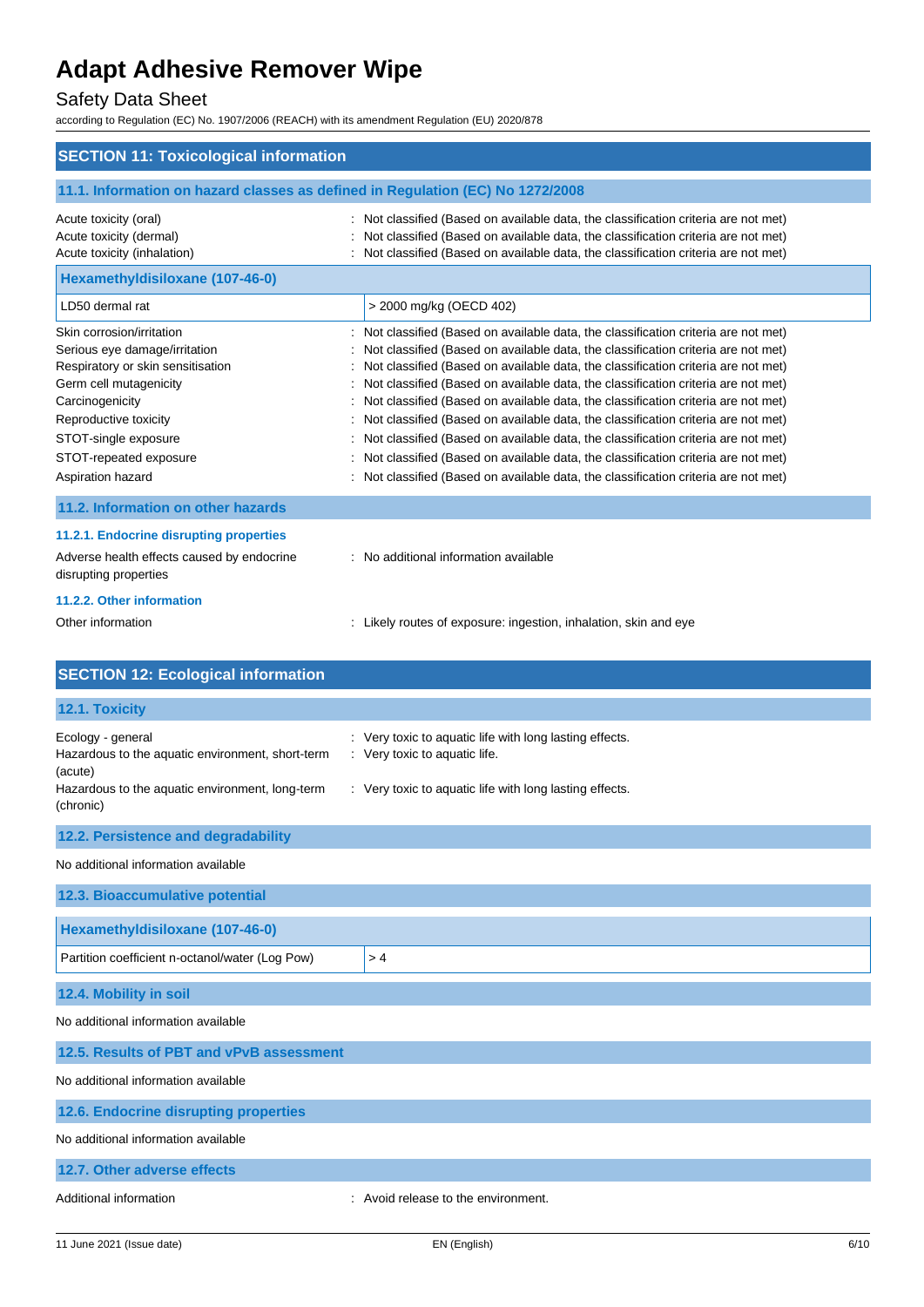## Safety Data Sheet

according to Regulation (EC) No. 1907/2006 (REACH) with its amendment Regulation (EU) 2020/878

## **SECTION 13: Disposal considerations**

### **13.1. Waste treatment methods**

Waste treatment methods : Dispose of contents/container in accordance with licensed collector's sorting instructions.

Product/Packaging disposal recommendations : Dispose of in accordance with relevant local regulations.

## **SECTION 14: Transport information**

| <b>ADR</b><br><b>IMDG</b><br><b>IATA</b><br><b>ADN</b><br><b>RID</b><br>14.1. UN number or ID number<br><b>UN 3175</b><br><b>UN 3175</b><br><b>UN 3175</b><br><b>UN 3175</b><br><b>UN 3175</b><br>14.2. UN proper shipping name<br><b>SOLIDS CONTAINING</b><br><b>SOLIDS CONTAINING</b><br><b>SOLIDS CONTAINING</b><br><b>SOLIDS CONTAINING</b><br>Solids containing<br>FLAMMABLE LIQUID,<br>FLAMMABLE LIQUID,<br>flammable liquid, n.o.s.<br>FLAMMABLE LIQUID,<br>FLAMMABLE LIQUID,<br>N.O.S.<br>N.O.S.<br>N.O.S.<br>(Hexamethyldisiloxane)<br>N.O.S.<br>(Hexamethyldisiloxane)<br>(Hexamethyldisiloxane)<br>(Hexamethyldisiloxane)<br>(Hexamethyldisiloxane)<br><b>Transport document description</b><br>UN 3175 SOLIDS<br>UN 3175 SOLIDS<br>UN 3175 SOLIDS<br>UN 3175 Solids containing<br>UN 3175 SOLIDS<br><b>CONTAINING</b><br><b>CONTAINING</b><br>flammable liquid, n.o.s.<br><b>CONTAINING</b><br><b>CONTAINING</b><br>FLAMMABLE LIQUID,<br>FLAMMABLE LIQUID,<br>(Hexamethyldisiloxane),<br>FLAMMABLE LIQUID,<br>FLAMMABLE LIQUID,<br>N.O.S.<br>N.O.S.<br>N.O.S.<br>N.O.S.<br>$4.1,$ II,<br>(Hexamethyldisiloxane),<br>(Hexamethyldisiloxane),<br><b>ENVIRONMENTALLY</b><br>(Hexamethyldisiloxane),<br>(Hexamethyldisiloxane),<br>4.1, II, $(E)$ ,<br>4.1, II, MARINE<br><b>HAZARDOUS</b><br>$4.1,$ II,<br>$4.1,$ II,<br><b>ENVIRONMENTALLY</b><br>POLLUTANT/ENVIRONME<br><b>ENVIRONMENTALLY</b><br><b>ENVIRONMENTALLY</b><br><b>HAZARDOUS</b><br><b>NTALLY HAZARDOUS</b><br><b>HAZARDOUS</b><br><b>HAZARDOUS</b><br>14.3. Transport hazard class(es)<br>4.1<br>4.1<br>4.1<br>4.1<br>4.1<br>14.4. Packing group<br>$\mathbf{H}$<br>$\mathbf{II}$<br>Ш<br>$\mathbf{H}$<br>$\mathbf{H}$<br><b>14.5. Environmental hazards</b><br>Dangerous for the<br>Dangerous for the<br>Dangerous for the<br>Dangerous for the<br>Dangerous for the<br>environment: Yes<br>environment: Yes<br>environment: Yes<br>environment: Yes<br>environment: Yes<br>Marine pollutant: Yes<br>No supplementary information available | In accordance with ADR / IMDG / IATA / ADN / RID |  |  |  |  |
|----------------------------------------------------------------------------------------------------------------------------------------------------------------------------------------------------------------------------------------------------------------------------------------------------------------------------------------------------------------------------------------------------------------------------------------------------------------------------------------------------------------------------------------------------------------------------------------------------------------------------------------------------------------------------------------------------------------------------------------------------------------------------------------------------------------------------------------------------------------------------------------------------------------------------------------------------------------------------------------------------------------------------------------------------------------------------------------------------------------------------------------------------------------------------------------------------------------------------------------------------------------------------------------------------------------------------------------------------------------------------------------------------------------------------------------------------------------------------------------------------------------------------------------------------------------------------------------------------------------------------------------------------------------------------------------------------------------------------------------------------------------------------------------------------------------------------------------------------------------------------------------------------------------------------------------------------------------------------------------------------------------------|--------------------------------------------------|--|--|--|--|
|                                                                                                                                                                                                                                                                                                                                                                                                                                                                                                                                                                                                                                                                                                                                                                                                                                                                                                                                                                                                                                                                                                                                                                                                                                                                                                                                                                                                                                                                                                                                                                                                                                                                                                                                                                                                                                                                                                                                                                                                                      |                                                  |  |  |  |  |
|                                                                                                                                                                                                                                                                                                                                                                                                                                                                                                                                                                                                                                                                                                                                                                                                                                                                                                                                                                                                                                                                                                                                                                                                                                                                                                                                                                                                                                                                                                                                                                                                                                                                                                                                                                                                                                                                                                                                                                                                                      |                                                  |  |  |  |  |
|                                                                                                                                                                                                                                                                                                                                                                                                                                                                                                                                                                                                                                                                                                                                                                                                                                                                                                                                                                                                                                                                                                                                                                                                                                                                                                                                                                                                                                                                                                                                                                                                                                                                                                                                                                                                                                                                                                                                                                                                                      |                                                  |  |  |  |  |
|                                                                                                                                                                                                                                                                                                                                                                                                                                                                                                                                                                                                                                                                                                                                                                                                                                                                                                                                                                                                                                                                                                                                                                                                                                                                                                                                                                                                                                                                                                                                                                                                                                                                                                                                                                                                                                                                                                                                                                                                                      |                                                  |  |  |  |  |
|                                                                                                                                                                                                                                                                                                                                                                                                                                                                                                                                                                                                                                                                                                                                                                                                                                                                                                                                                                                                                                                                                                                                                                                                                                                                                                                                                                                                                                                                                                                                                                                                                                                                                                                                                                                                                                                                                                                                                                                                                      |                                                  |  |  |  |  |
|                                                                                                                                                                                                                                                                                                                                                                                                                                                                                                                                                                                                                                                                                                                                                                                                                                                                                                                                                                                                                                                                                                                                                                                                                                                                                                                                                                                                                                                                                                                                                                                                                                                                                                                                                                                                                                                                                                                                                                                                                      |                                                  |  |  |  |  |
|                                                                                                                                                                                                                                                                                                                                                                                                                                                                                                                                                                                                                                                                                                                                                                                                                                                                                                                                                                                                                                                                                                                                                                                                                                                                                                                                                                                                                                                                                                                                                                                                                                                                                                                                                                                                                                                                                                                                                                                                                      |                                                  |  |  |  |  |
|                                                                                                                                                                                                                                                                                                                                                                                                                                                                                                                                                                                                                                                                                                                                                                                                                                                                                                                                                                                                                                                                                                                                                                                                                                                                                                                                                                                                                                                                                                                                                                                                                                                                                                                                                                                                                                                                                                                                                                                                                      |                                                  |  |  |  |  |
|                                                                                                                                                                                                                                                                                                                                                                                                                                                                                                                                                                                                                                                                                                                                                                                                                                                                                                                                                                                                                                                                                                                                                                                                                                                                                                                                                                                                                                                                                                                                                                                                                                                                                                                                                                                                                                                                                                                                                                                                                      |                                                  |  |  |  |  |
|                                                                                                                                                                                                                                                                                                                                                                                                                                                                                                                                                                                                                                                                                                                                                                                                                                                                                                                                                                                                                                                                                                                                                                                                                                                                                                                                                                                                                                                                                                                                                                                                                                                                                                                                                                                                                                                                                                                                                                                                                      |                                                  |  |  |  |  |
|                                                                                                                                                                                                                                                                                                                                                                                                                                                                                                                                                                                                                                                                                                                                                                                                                                                                                                                                                                                                                                                                                                                                                                                                                                                                                                                                                                                                                                                                                                                                                                                                                                                                                                                                                                                                                                                                                                                                                                                                                      |                                                  |  |  |  |  |
|                                                                                                                                                                                                                                                                                                                                                                                                                                                                                                                                                                                                                                                                                                                                                                                                                                                                                                                                                                                                                                                                                                                                                                                                                                                                                                                                                                                                                                                                                                                                                                                                                                                                                                                                                                                                                                                                                                                                                                                                                      |                                                  |  |  |  |  |
|                                                                                                                                                                                                                                                                                                                                                                                                                                                                                                                                                                                                                                                                                                                                                                                                                                                                                                                                                                                                                                                                                                                                                                                                                                                                                                                                                                                                                                                                                                                                                                                                                                                                                                                                                                                                                                                                                                                                                                                                                      |                                                  |  |  |  |  |
|                                                                                                                                                                                                                                                                                                                                                                                                                                                                                                                                                                                                                                                                                                                                                                                                                                                                                                                                                                                                                                                                                                                                                                                                                                                                                                                                                                                                                                                                                                                                                                                                                                                                                                                                                                                                                                                                                                                                                                                                                      |                                                  |  |  |  |  |
|                                                                                                                                                                                                                                                                                                                                                                                                                                                                                                                                                                                                                                                                                                                                                                                                                                                                                                                                                                                                                                                                                                                                                                                                                                                                                                                                                                                                                                                                                                                                                                                                                                                                                                                                                                                                                                                                                                                                                                                                                      |                                                  |  |  |  |  |

### **14.6. Special precautions for user**

### **Overland transport**

| $\therefore$ F1                                                    |
|--------------------------------------------------------------------|
| : 216, 274, 601                                                    |
| : $1kg$                                                            |
| E2                                                                 |
| : P002, IBC06, R001                                                |
| $\therefore$ PP9                                                   |
| : MP11                                                             |
| Portable tank and bulk container instructions (ADR) : T3, BK1, BK2 |
|                                                                    |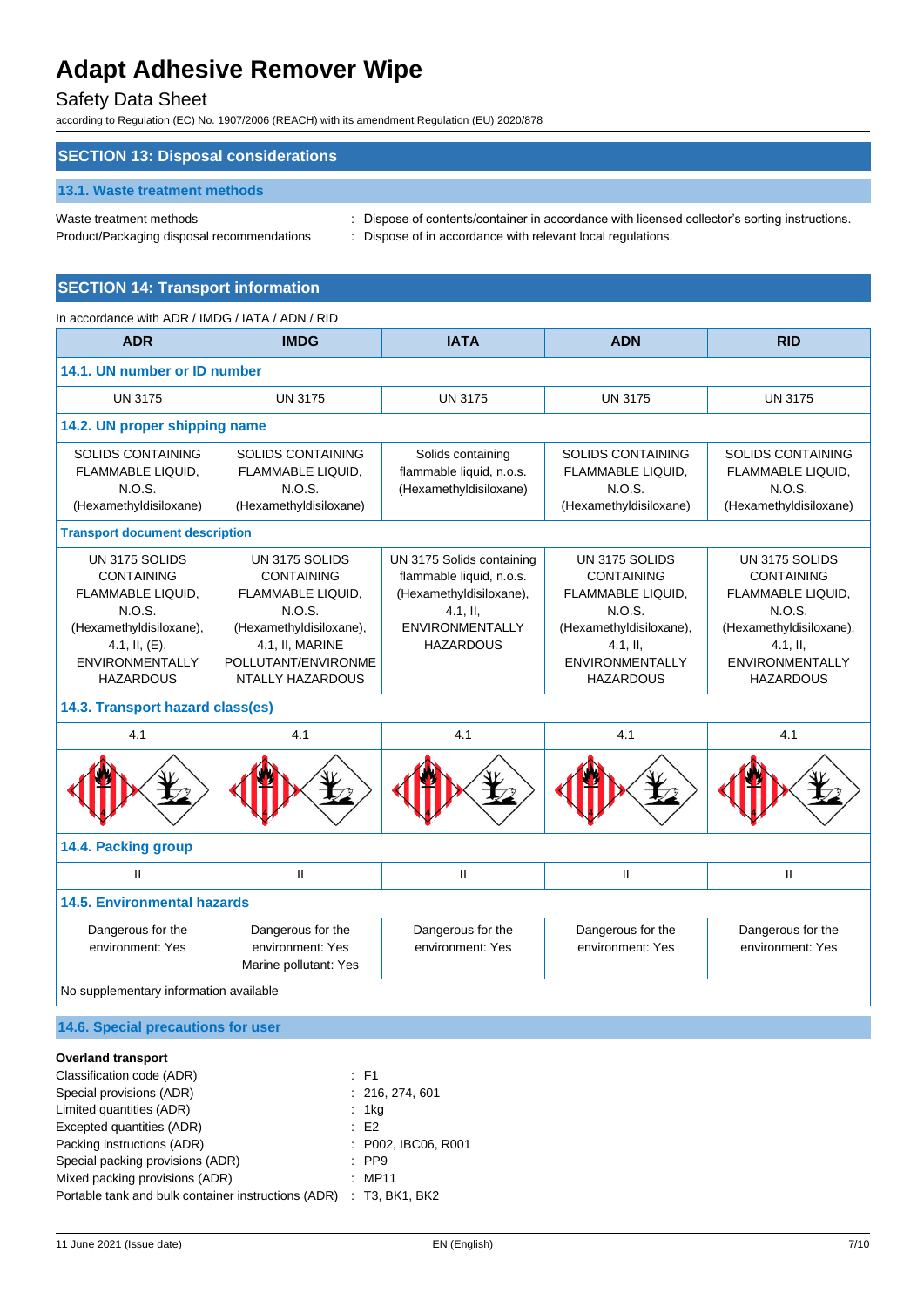# Safety Data Sheet

according to Regulation (EC) No. 1907/2006 (REACH) with its amendment Regulation (EU) 2020/878

| Portable tank and bulk container special provisions<br>(ADR) | $\therefore$ TP33                                                                                          |
|--------------------------------------------------------------|------------------------------------------------------------------------------------------------------------|
| Vehicle for tank carriage                                    | : AT                                                                                                       |
| Transport category (ADR)                                     | $\overline{2}$                                                                                             |
| Special provisions for carriage - Packages (ADR)             | : V11                                                                                                      |
| Special provisions for carriage - Bulk (ADR)                 | : VC1, VC2, AP2<br>40                                                                                      |
| Hazard identification number (Kemler No.)                    |                                                                                                            |
| Orange plates                                                | 40<br>3175                                                                                                 |
| Tunnel restriction code (ADR)                                | E<br>$\ddot{\phantom{a}}$                                                                                  |
| EAC code                                                     | $\div$ 1Z                                                                                                  |
| <b>Transport by sea</b>                                      |                                                                                                            |
| Special provisions (IMDG)                                    | : 216, 274                                                                                                 |
| Limited quantities (IMDG)                                    | : 1 kg                                                                                                     |
| Excepted quantities (IMDG)                                   | E <sub>2</sub>                                                                                             |
| Packing instructions (IMDG)                                  | P002                                                                                                       |
| Special packing provisions (IMDG)                            | PP <sub>9</sub>                                                                                            |
| IBC packing instructions (IMDG)                              | IBC06                                                                                                      |
| IBC special provisions (IMDG)                                | <b>B21</b>                                                                                                 |
| Tank instructions (IMDG)                                     | T3, BK2                                                                                                    |
| Tank special provisions (IMDG)                               | <b>TP33</b>                                                                                                |
| EmS-No. (Fire)                                               | : F-A                                                                                                      |
| EmS-No. (Spillage)                                           | $S-I$                                                                                                      |
| Stowage category (IMDG)                                      | B                                                                                                          |
| Properties and observations (IMDG)                           | Mixtures of non-dangerous solids (such as soil, sand, production materials etc.) and<br>flammable liquids. |
| Air transport                                                |                                                                                                            |
| PCA Excepted quantities (IATA)                               | E <sub>2</sub><br>÷                                                                                        |
| PCA Limited quantities (IATA)                                | Y441                                                                                                       |
| PCA limited quantity max net quantity (IATA)                 | 5kg                                                                                                        |
| PCA packing instructions (IATA)                              | :445                                                                                                       |
| PCA max net quantity (IATA)                                  | : 15kg                                                                                                     |
| CAO packing instructions (IATA)                              | 448                                                                                                        |
| CAO max net quantity (IATA)                                  | 50kg                                                                                                       |
| Special provisions (IATA)                                    | : A46                                                                                                      |
| ERG code (IATA)                                              | 3L                                                                                                         |
| Inland waterway transport                                    |                                                                                                            |
| Classification code (ADN)                                    | : F1                                                                                                       |
| Special provisions (ADN)                                     | 216, 274, 601, 800                                                                                         |
| Limited quantities (ADN)                                     | : 1 kg                                                                                                     |
| Excepted quantities (ADN)                                    | E <sub>2</sub>                                                                                             |
| Equipment required (ADN)                                     | $:$ PP, EX, A                                                                                              |
| Ventilation (ADN)                                            | : VE01, VE03                                                                                               |
| Provisions for inspection of holds during carriage<br>(ADN)  | : IN01, IN02                                                                                               |
| Number of blue cones/lights (ADN)                            | $\therefore$ 1                                                                                             |
| Additional requirements/Remarks (ADN)                        | : VE03, IN01 and IN02 apply only when this substance is carried in bulk or without packaging               |
| <b>Rail transport</b>                                        |                                                                                                            |
| Classification code (RID)                                    | $\therefore$ F1                                                                                            |
| Special provisions (RID)                                     | 216, 274, 601                                                                                              |
| Limited quantities (RID)                                     | 1kg                                                                                                        |
| Excepted quantities (RID)                                    | E <sub>2</sub>                                                                                             |
| Packing instructions (RID)                                   | P002, IBC06, R001                                                                                          |
| Special packing provisions (RID)                             | PP <sub>9</sub>                                                                                            |
| Mixed packing provisions (RID)                               | : MP11                                                                                                     |
| Portable tank and bulk container instructions (RID)          | : T3, BK1, BK2                                                                                             |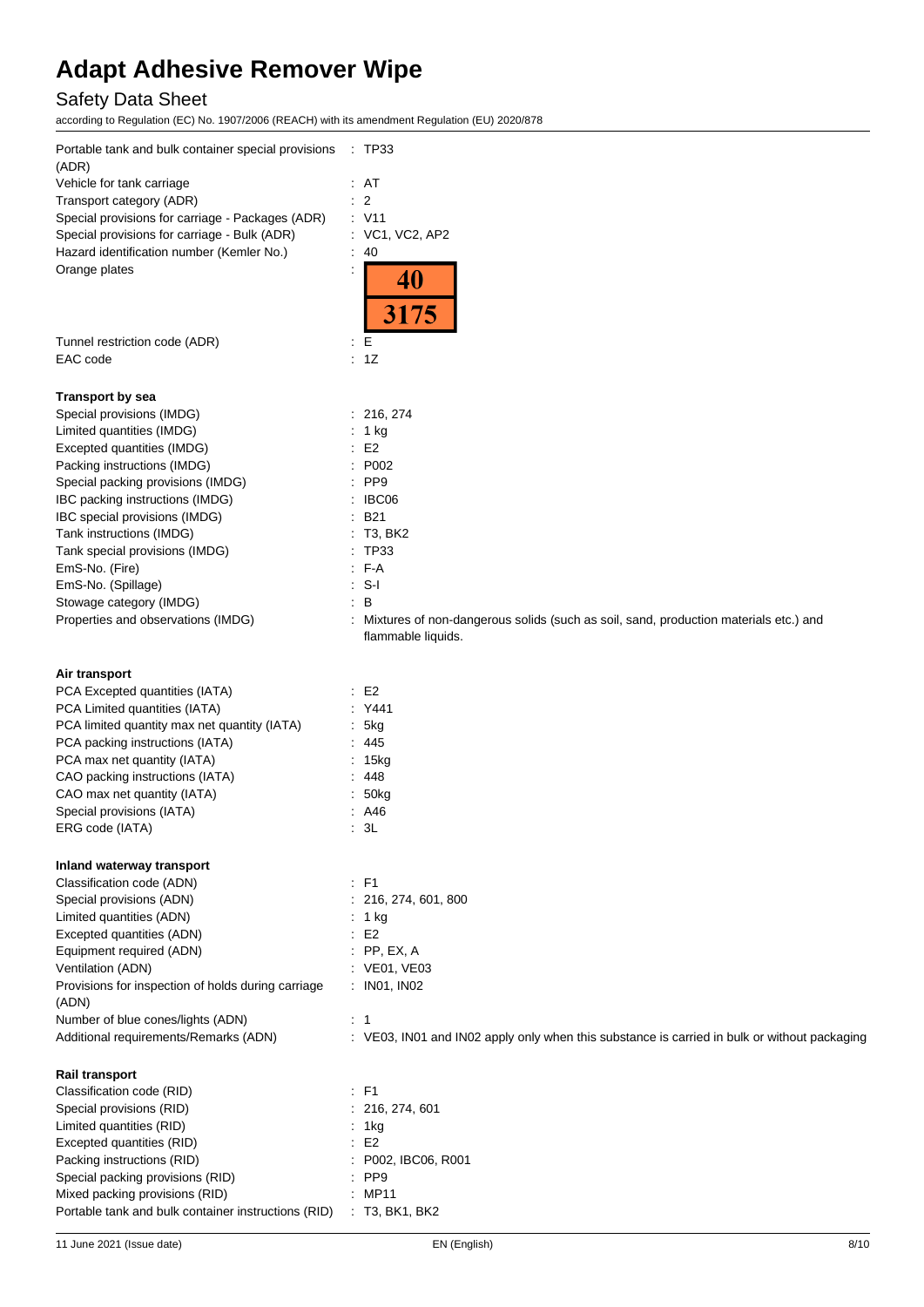# Safety Data Sheet

according to Regulation (EC) No. 1907/2006 (REACH) with its amendment Regulation (EU) 2020/878

| Portable tank and bulk container special provisions : TP33 |                   |
|------------------------------------------------------------|-------------------|
| (RID)                                                      |                   |
| Transport category (RID)                                   | $\cdot$ 2         |
| Special provisions for carriage – Packages (RID)           | $\cdot$ W1        |
| Special provisions for carriage – Bulk (RID)               | : VC1, VC2, AP2   |
| Colis express (express parcels) (RID)                      | $\therefore$ CE11 |
| Hazard identification number (RID)                         | : 40              |
|                                                            |                   |

**14.7. Maritime transport in bulk according to IMO instruments**

Not applicable

# **SECTION 15: Regulatory information**

## **15.1. Safety, health and environmental regulations/legislation specific for the substance or mixture**

### **15.1.1. EU-Regulations**

No REACH Annex XVII restrictions

Hexamethyldisiloxane is not on the REACH Candidate List

Hexamethyldisiloxane is not on the REACH Annex XIV List

Hexamethyldisiloxane is not subject to Regulation (EU) No 649/2012 of the European Parliament and of the Council of 4 july 2012 concerning the export and import of hazardous chemicals.

Hexamethyldisiloxane is not subject to Regulation (EU) No 2019/1021 of the European Parliament and of the Council of 20 June 2019 on persistent organic pollutants

VOC content : 100 %

## **15.1.2. National regulations**

| Germany                                                                              |                                                                                                                                                                                        |
|--------------------------------------------------------------------------------------|----------------------------------------------------------------------------------------------------------------------------------------------------------------------------------------|
| <b>Employment restrictions</b>                                                       | : Observe restrictions according Act on the Protection of Working Mothers (MuSchG)<br>Observe restrictions according Act on the Protection of Young People in Employment<br>(JArbSchG) |
| Water hazard class (WGK)                                                             | : WGK 2, Significantly hazardous to water (Classification according to AwSV; ID No. 9235)                                                                                              |
| Hazardous Incident Ordinance (12. BImSchV)                                           | : Is not subject of the Hazardous Incident Ordinance (12. BImSchV)                                                                                                                     |
| <b>Netherlands</b>                                                                   |                                                                                                                                                                                        |
| SZW-lijst van kankerverwekkende stoffen                                              | : The substance is not listed                                                                                                                                                          |
| SZW-lijst van mutagene stoffen                                                       | : The substance is not listed                                                                                                                                                          |
| NIET-limitatieve lijst van voor de voortplanting<br>giftige stoffen - Borstvoeding   | : The substance is not listed                                                                                                                                                          |
| NIET-limitatieve lijst van voor de voortplanting<br>giftige stoffen – Vruchtbaarheid | : The substance is not listed                                                                                                                                                          |
| NIET-limitatieve lijst van voor de voortplanting<br>giftige stoffen – Ontwikkeling   | : The substance is not listed                                                                                                                                                          |
| <b>Denmark</b>                                                                       |                                                                                                                                                                                        |
| <b>Classification remarks</b>                                                        | : Emergency management guidelines for the storage of flammable liquids must be followed                                                                                                |
| 15.2. Chemical safety assessment                                                     |                                                                                                                                                                                        |

No additional information available

| <b>SECTION 16: Other information</b>      |                                                                   |  |
|-------------------------------------------|-------------------------------------------------------------------|--|
| Other information                         | $:$ None.                                                         |  |
| <b>Full text of H- and EUH-statements</b> |                                                                   |  |
| Aquatic Acute 1                           | Hazardous to the aquatic environment - Acute Hazard, Category 1   |  |
| Aquatic Chronic 1                         | Hazardous to the aquatic environment — Chronic Hazard, Category 1 |  |
| Flam. Lig. 2                              | Flammable liquids, Category 2                                     |  |

H225 Highly flammable liquid and vapour.